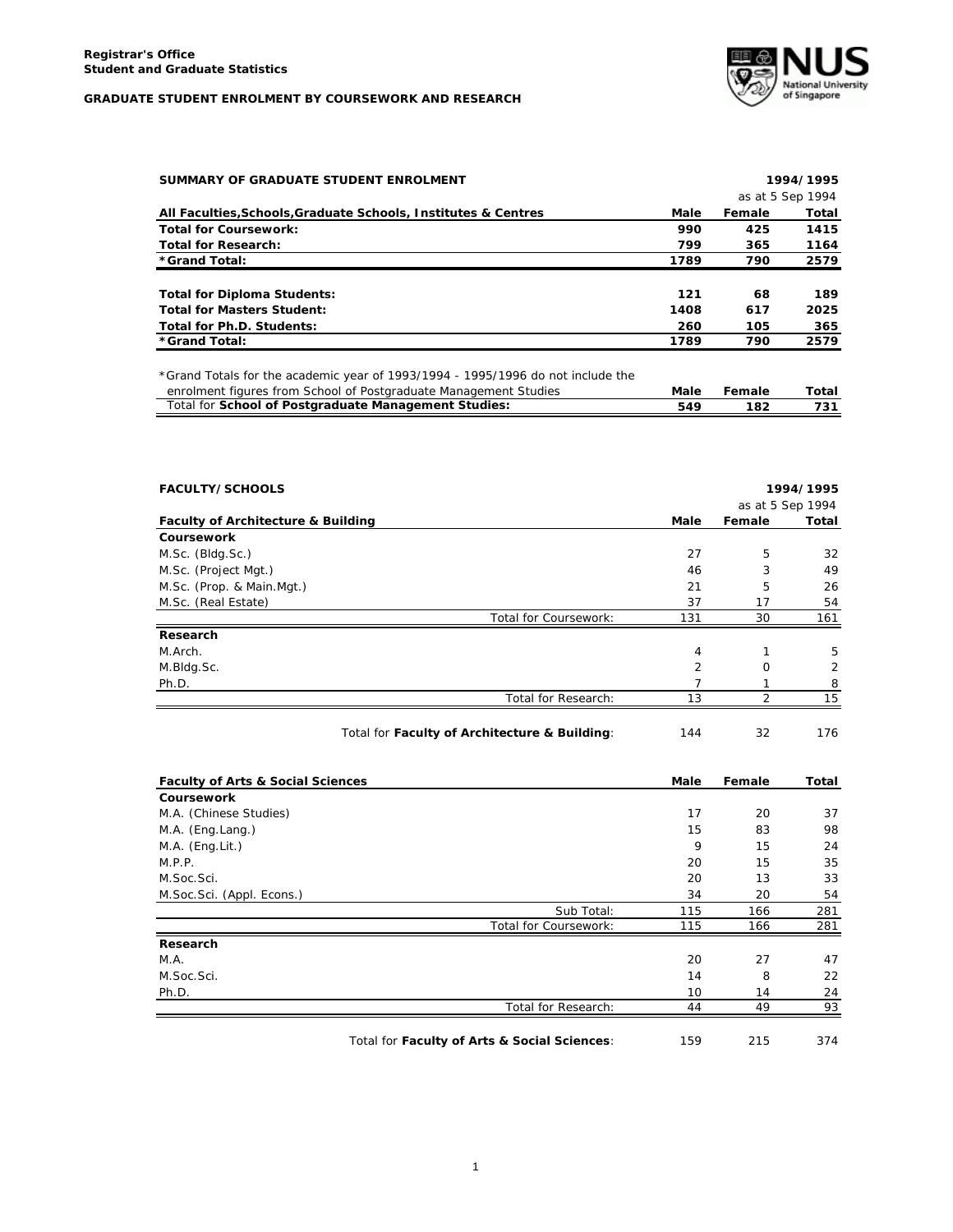

| <b>Faculty of Business Administration</b> |                                               | Male           | Female             | Total                |
|-------------------------------------------|-----------------------------------------------|----------------|--------------------|----------------------|
| Research                                  |                                               |                |                    |                      |
| M.Sc. (Mgt.)                              |                                               | 23             | 8                  | 31                   |
| Ph.D.                                     |                                               | 4              | 2                  | 6                    |
|                                           | Total for Research:                           | 27             | 10                 | 37                   |
|                                           | Total for Faculty of Business Administration: | 27             | 10                 | 37                   |
| <b>Faculty of Dentistry</b>               |                                               | Male           | Female             | Total                |
| Research                                  |                                               |                |                    |                      |
| D.D.S.                                    |                                               | 1              | 0                  | 1                    |
|                                           | Total for Research:                           | 1              | $\mathbf{O}$       | $\mathbf{1}$         |
|                                           | Total for Faculty of Dentistry:               | 1              | 0                  | 1                    |
| <b>Faculty of Engineering</b>             |                                               | Male           | Female             | Total                |
| Research                                  |                                               |                |                    |                      |
| M.Eng.                                    |                                               | 272            | 70                 | 342                  |
| Ph.D.                                     | Total for Research:                           | 104<br>376     | 21<br>91           | 125                  |
|                                           |                                               |                |                    | 467                  |
|                                           | Total for Faculty of Engineering:             | 376            | 91                 | 467                  |
| <b>Faculty of Law</b>                     |                                               | Male           | Female             | Total                |
| Coursework                                |                                               |                |                    |                      |
| Dip.Bus.Law                               |                                               | 8              | 3                  | 11                   |
| Dip.Sing.Law                              |                                               | 21             | 10                 | 31                   |
|                                           | Sub Total:                                    | 29             | 13                 | 42                   |
| LL.M.<br>M.C.L.                           |                                               | 30<br>3        | 15<br>$\mathbf{1}$ | 45<br>$\overline{4}$ |
|                                           | Sub Total:                                    | 33             | 16                 | 49                   |
|                                           | Total for Coursework:                         | 62             | 29                 | 91                   |
| Research                                  |                                               |                |                    |                      |
| LL.M.                                     |                                               | $\mathbf{1}$   | $\mathbf 0$        | $\mathbf{1}$         |
| Ph.D.                                     |                                               | 1              | 0                  | 1                    |
|                                           | Total for Research:                           | $\overline{2}$ | $\Omega$           | $\overline{c}$       |
|                                           | Total for Faculty of Law:                     | 64             | 29                 | 93                   |
| <b>Faculty of Medicine</b>                |                                               | <b>Male</b>    | Female             | Total                |
| Research                                  |                                               |                |                    |                      |
| D.Sc.                                     |                                               | 1              | 0                  | 1                    |
| D.Surg.                                   |                                               | $\mathbf{1}$   | $\mathsf O$        | $\mathbf{1}$         |
| M.D.                                      |                                               | 13             | 5                  | 18                   |
| M.Sc.                                     |                                               | 49             | 45                 | 94                   |
| Ph.D.                                     | Total for Research:                           | 30<br>94       | 26<br>76           | 56<br>170            |
|                                           |                                               |                |                    |                      |
|                                           | Total for Faculty of Medicine:                | 94             | 76                 | 170                  |
| <b>Faculty of Science</b>                 |                                               | Male           | Female             | <b>Total</b>         |
| Coursework                                |                                               |                |                    |                      |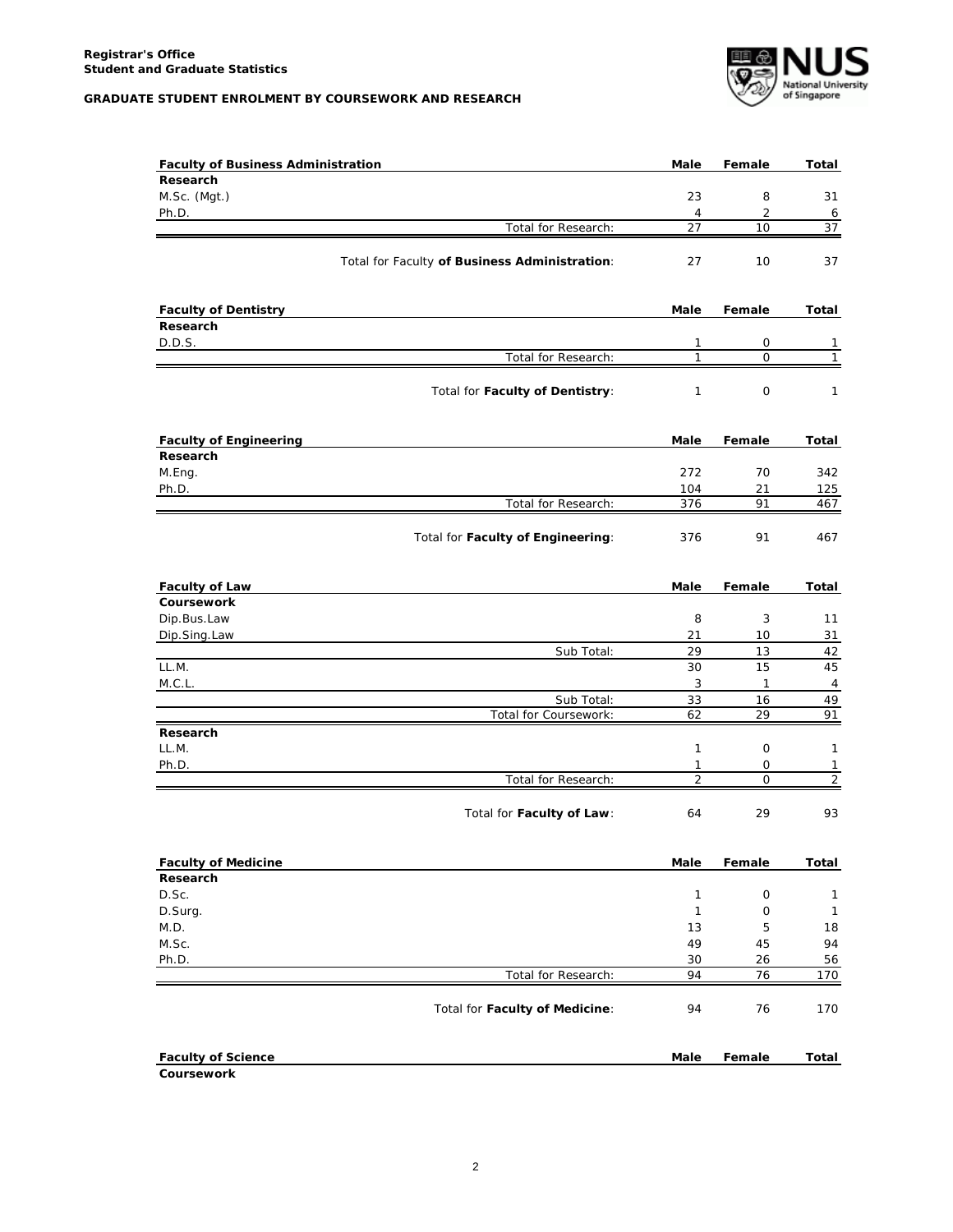

| Dip.Comp.Tech.<br>Sub Total:                            | 11<br>11       | 7<br>$\overline{7}$ | 18<br>18         |
|---------------------------------------------------------|----------------|---------------------|------------------|
| M.Sc. (Comp. & Info.Sci.)                               | 30             | 18                  | 48               |
| Sub Total:                                              | 30             | 18                  | 48               |
| Total for Coursework:                                   | 41             | 25                  | 66               |
| Research                                                |                |                     |                  |
| M.Sc.                                                   | 134            | 87                  | 221              |
| M.Sc. (Pharm.)                                          | 1              | $\overline{4}$      | 5                |
| Ph.D.                                                   | 70             | 21                  | 91               |
| Total for Research:                                     | 205            | 112                 | 317              |
| Total for Faculty of Science:                           | 246            | 137                 | 383              |
|                                                         |                |                     |                  |
| <b>GRADUATE SCHOOLS</b>                                 |                |                     | 1994/1995        |
|                                                         |                |                     | as at 5 Sep 1994 |
| <b>Postgraduate School of Engineering</b><br>Coursework | Male           | Female              | Total            |
| Dip.Aviation Mgt.                                       | 6              | 4                   | 10               |
| Sub Total:                                              | 6              | $\overline{4}$      | 10               |
| M.Sc. (Civil Eng.)                                      | 62             | 14                  | 76               |
| M.Sc. (Elect. Eng.)                                     | 165            | 20                  | 185              |
| M.Sc. (Ind. & Sys. Eng.)                                | 62             | 9                   | 71               |
| M.Sc. (Mech. Eng.)                                      | 87             | 3                   | 90               |
| M.Sc. (Transp. Sys. & Mgt.)                             | 5              | $\overline{4}$      | 9                |
| Sub Total:                                              | 381            | 50                  | 431              |
| Total for Coursework:                                   | 387            | 54                  | 441              |
| Total for Postgraduate School of Engineering:           | 387            | 54                  | 441              |
| <b>School of Postgraduate Dental Studies</b>            | Male           | Female              | Total            |
| Coursework                                              |                |                     |                  |
| M.D.S. (Oral & Maxillofacial Surg.)                     | 3              | 1                   | 4                |
| M.D.S. (Orthodontics)                                   | $\overline{2}$ | 0                   | $\overline{2}$   |
| M.D.S. (Prosthodontics)                                 | 1              | 0                   | $\mathbf{1}$     |
| Sub Total:                                              | 6              | 1                   | 7                |
| Total for Coursework:                                   | 6              | $\mathbf{1}$        | $\overline{7}$   |
| Total for School of Postgraduate Dental Studies:        | 6              | $\mathbf{1}$        | $\overline{7}$   |
| <b>School of Postgraduate Medical Studies</b>           | Male           | Female              | Total            |

| <b>Coursework</b>                 |            |     |    |     |
|-----------------------------------|------------|-----|----|-----|
| M.Med. (Anaesthesia)              |            | 8   | 8  | 16  |
| M.Med. (Diagnostic Radiology)     |            | 2   |    | 3   |
| M.Med. (Family Medicine)          |            | 9   | 5  | 14  |
| M.Med. (Internal Medicine)        |            | 33  | 5  | 38  |
| M.Med. (Obstetrics & Gynaecology) |            | 20  | 9  | 29  |
| M.Med. (Occupational Medicine)    |            | 9   | 3  | 12  |
| M.Med. (Ophthalmology)            |            | 20  | 10 | 30  |
| M.Med. (Paediatrics)              |            | 16  | 18 | 34  |
| M.Med. (Public Health)            |            | 10  | 2  | 12  |
| M.Med. (Psychiatry)               |            | 4   |    | 5   |
| M.Med. (Surgery)                  |            | 35  | 5  | 40  |
|                                   | Sub Total: | 166 | 67 | 233 |